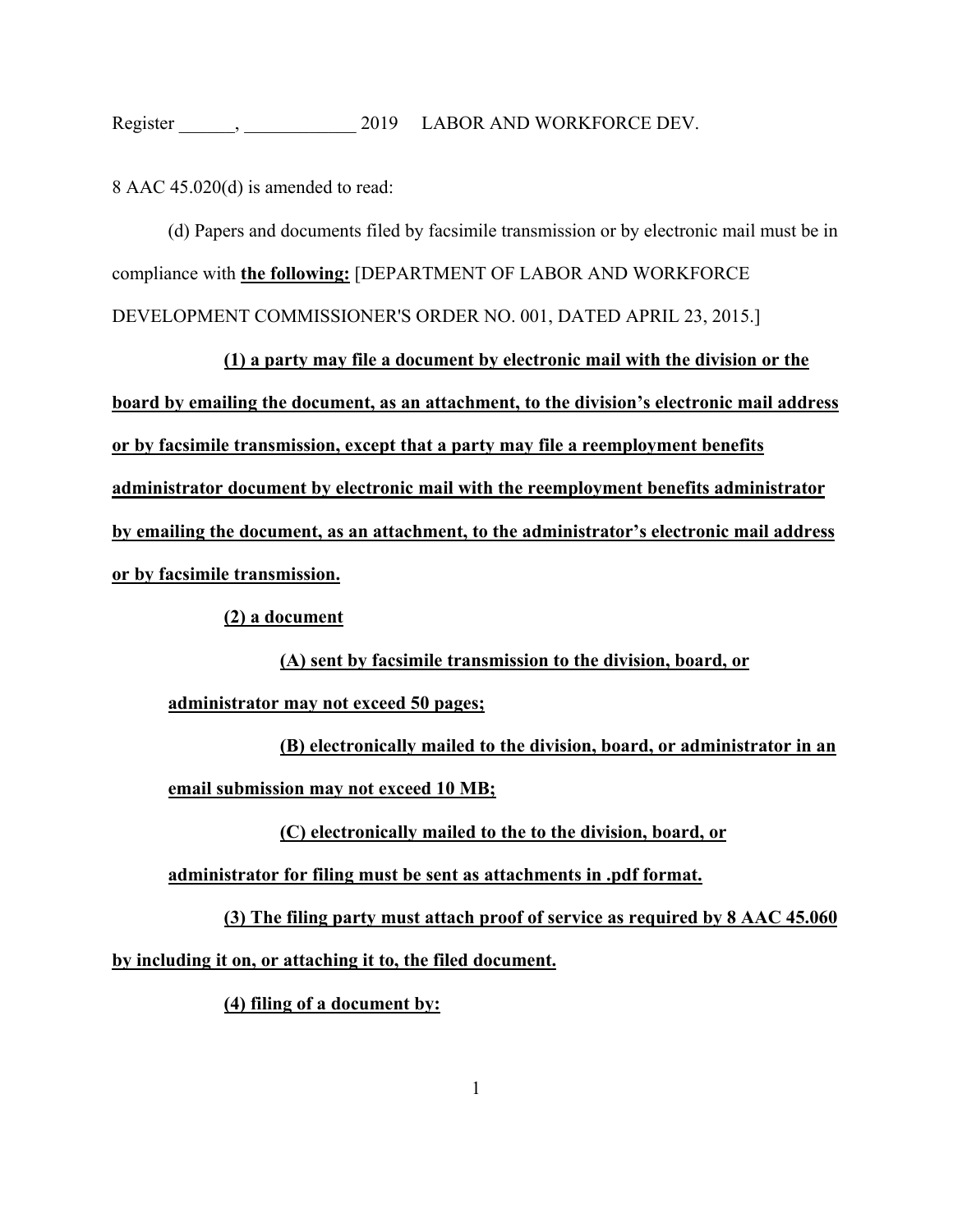**(A) facsimile transmission is considered complete upon receipt of the entire document by the division's facsimile machine;** 

**(B) electronic mail with the division or the board is considered complete upon receipt of the entire document at the division's electronic mail address;** 

**(C) electronic mail with the administrator is considered complete upon receipt of the entire document at the administrator's electronic mail address; (5) a document is considered filed upon receipt unless received on a** 

**Saturday, Sunday, a day the board is closed due to a state-recognized closure, or after 5:00 PM Alaska standard time. If the document is filed on a Saturday, Sunday, a staterecognized closure, or after 5:00 PM Alaska standard time, the filing date will be the next working day.** 

**(6) the division, the board, and the administrator are not responsible for verifying that documents filed electronically are received correctly, i.e., that all pages were transmitted, that the document is legible, etc. The division and the board are not responsible for technological problems that may occur as a party tries to transmit documents electronically. Electronic mail that is identified as having a virus will be deleted immediately, the filing party will be informed by the division, and a document attached to the electronic mail will be considered rejected.** 

**(7) original documents of all electronically filed pleadings must be kept by the party to resolve questions pertaining to authenticity. No follow-up originals may be**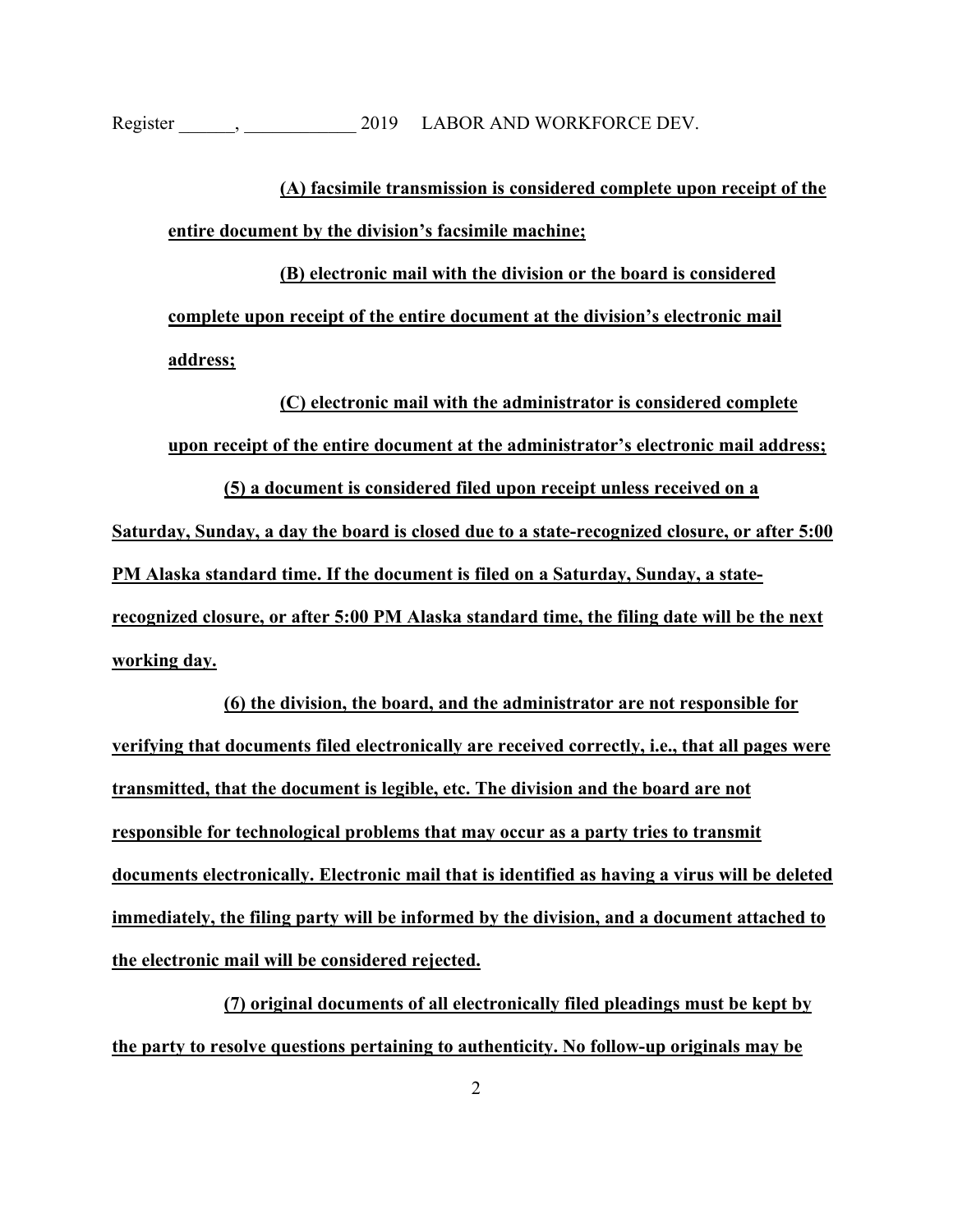**filed, electronically or otherwise, unless specifically ordered by the board, division, or administrator.** 

**(8) a party filing documents by electronic mail must include in the subject line of the transmitting email** 

**(A) the division's case number for the attached documents; and** 

**(B) a brief description of the documents to be filed.** 

**(9) a party filing documents by facsimile must include a cover sheet with the** 

**division's case number and identify the documents to be filed. The party may not provide** 

**extraneous narrative or explanation in the body of the transmitting email or on the** 

**facsimile cover sheet. Information in the email or on the cover sheet is limited to the case** 

**name, case number, title of the document or documents that are attached for filing, and the number of pages to be filed.** 

**(10) permission to deviate from this process may only be granted for good cause by order of the designee assigned to the case.** 

**(11) failure to adhere to this process may result in rejection of the submitted** 

**documents.** (In effect before 7/28/59; am 5/28/83, Register 86; am 4/9/2016, Register 218; am

 $\frac{1}{2}$  , Register  $\frac{1}{2}$ 

**Authority:** [AS 23.05.055] AS 23.30.005

8 AAC 45.025(c) is amended to read: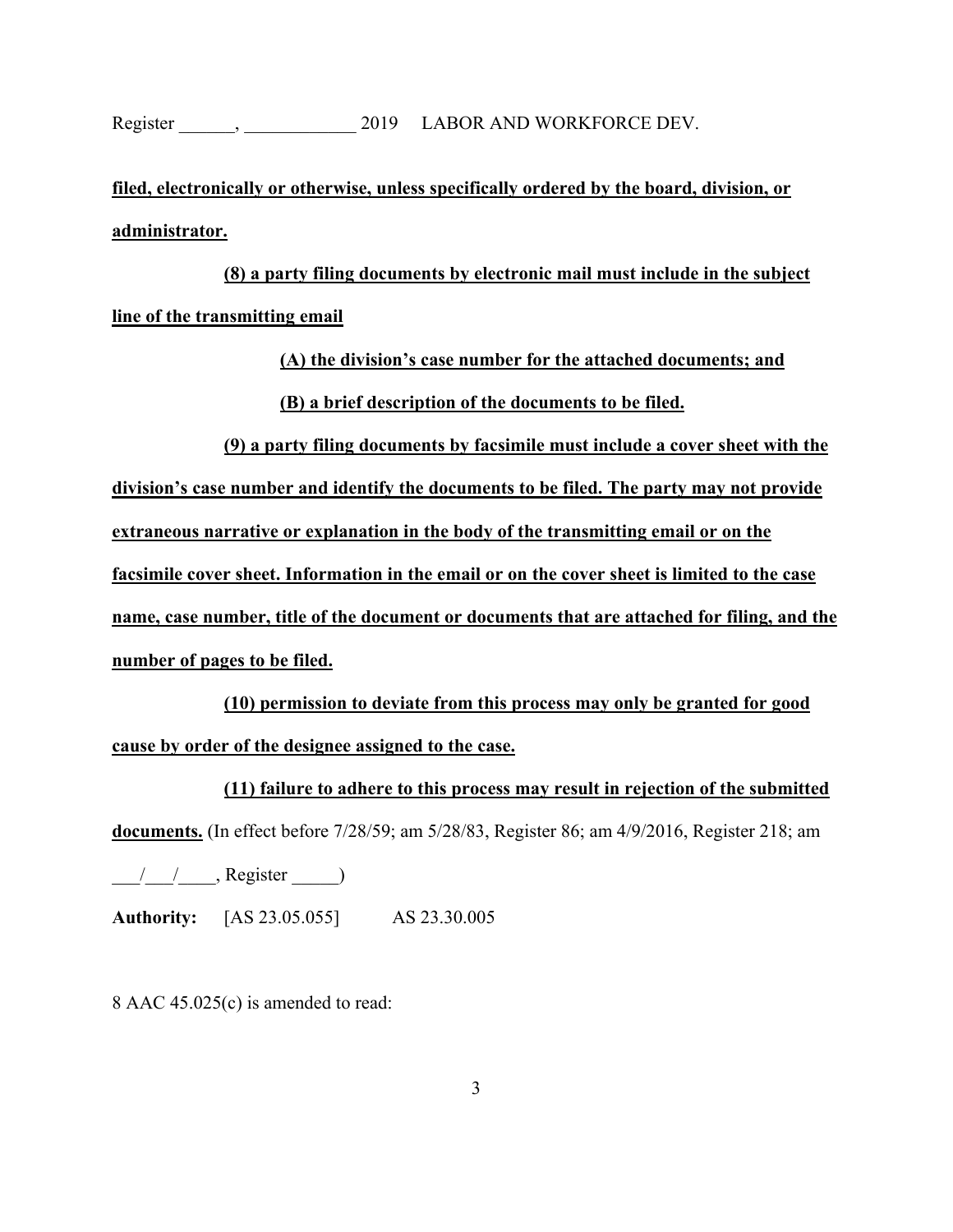(c) A list or form referred to in this chapter may be obtained by writing to the State of Alaska, Workers' Compensation Division, P.O. Box **115512** [25512], Juneau, Alaska **99811-5512** [99802-5512] **or on the division's Internet website at** 

**http://www.labor.alaska.gov/wc/pdf\_list.htm**. (Eff. 5/28/83, Register 86; am 3/16/90, Register 113; am  $/$  / , Register )

**Authority:** AS 23.30.005

8 AAC 45.060(b) is amended to read:

(b) A party may file a document with the board, other than the annual report under AS 23.30.155(m), personally, by mail, or by electronic filing through facsimile transmission or electronic mail in compliance with **8 AAC 45.020(d)** [DEPARTMENT OF LABOR AND WORKFORCE DEVELOPMENT COMMISSIONER'S ORDER NO. 001, DATED APRIL 23, 2015]. Except for a claim, a party shall serve a copy of a document filed with the board upon all parties or, if a party is represented, upon the party's representative. Service must be done personally, by facsimile, by electronic mail, or by mail, in accordance with due process. Service by mail is complete **when deposited** [AT THE TIME OF DEPOSIT] in the mail if mailed with sufficient postage and properly addressed to the party at the party's last known address. If a right may be exercised or an act is to be done, three days must be added to the prescribed period when a document is served by mail.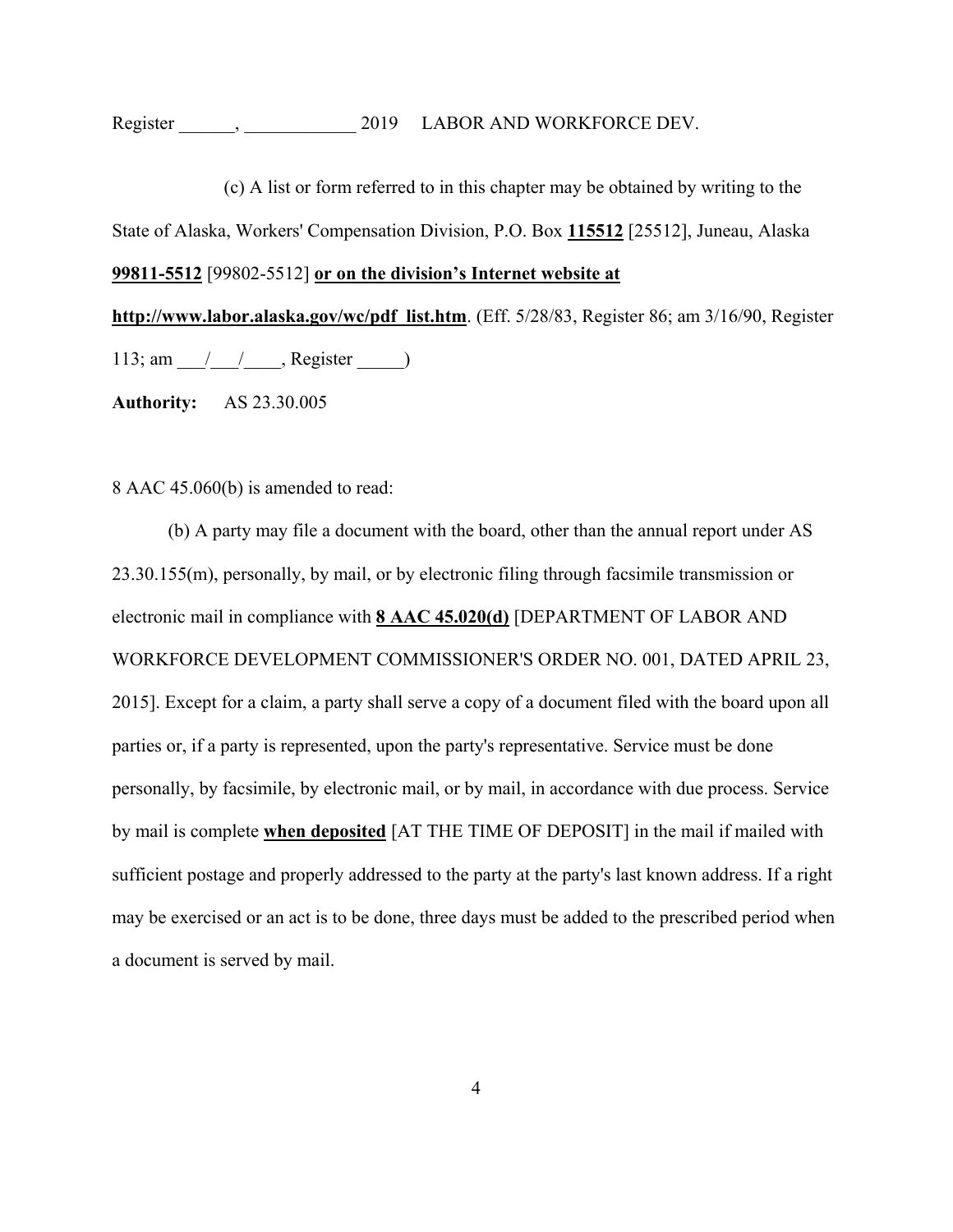Register , 2019 LABOR AND WORKFORCE DEV.

(In effect before 7/28/59; am 5/28/83, Register 86; am 3/16/90, Register 113; am 7/20/97, Register 143; am 7/2/98, Register 146; am 4/9/2016, Register 218; am  $\qquad / \qquad$ , Register  $\Box$ **Authority:** [AS 23.05.055] AS 23.30.110 AS 23.30.135 AS 23.30.005

The introductory language of 8 AAC 45.070(b) is amended to read:

(b) Except as provided in **8 AAC 45.070(b)(1)(A)** [THIS SECTION] and 8 AAC 45.074(c), a hearing will not be scheduled unless a claim or petition has been filed, and an affidavit of readiness for hearing has been filed and that affidavit is not returned by the board or designee nor is the affidavit the basis for scheduling a hearing that is cancelled or continued under 8 AAC 45.074(b). The board has available an Affidavit of Readiness for Hearing form that a party may complete and file. The board or its designee will return an affidavit of readiness for hearing, and a hearing will not be set if the affidavit lacks proof of service upon all other parties, or if the affiant fails to state that the party has completed all necessary discovery, has all the necessary evidence, and is fully prepared for the hearing.

**…** 

8 AAC  $45.070(b)(1)(A)$  is amended to read:

5 (A) For review of an administrator's decision issued under AS 23.30.041[(d)], a party shall file a [CLAIM OR] petition asking for review of the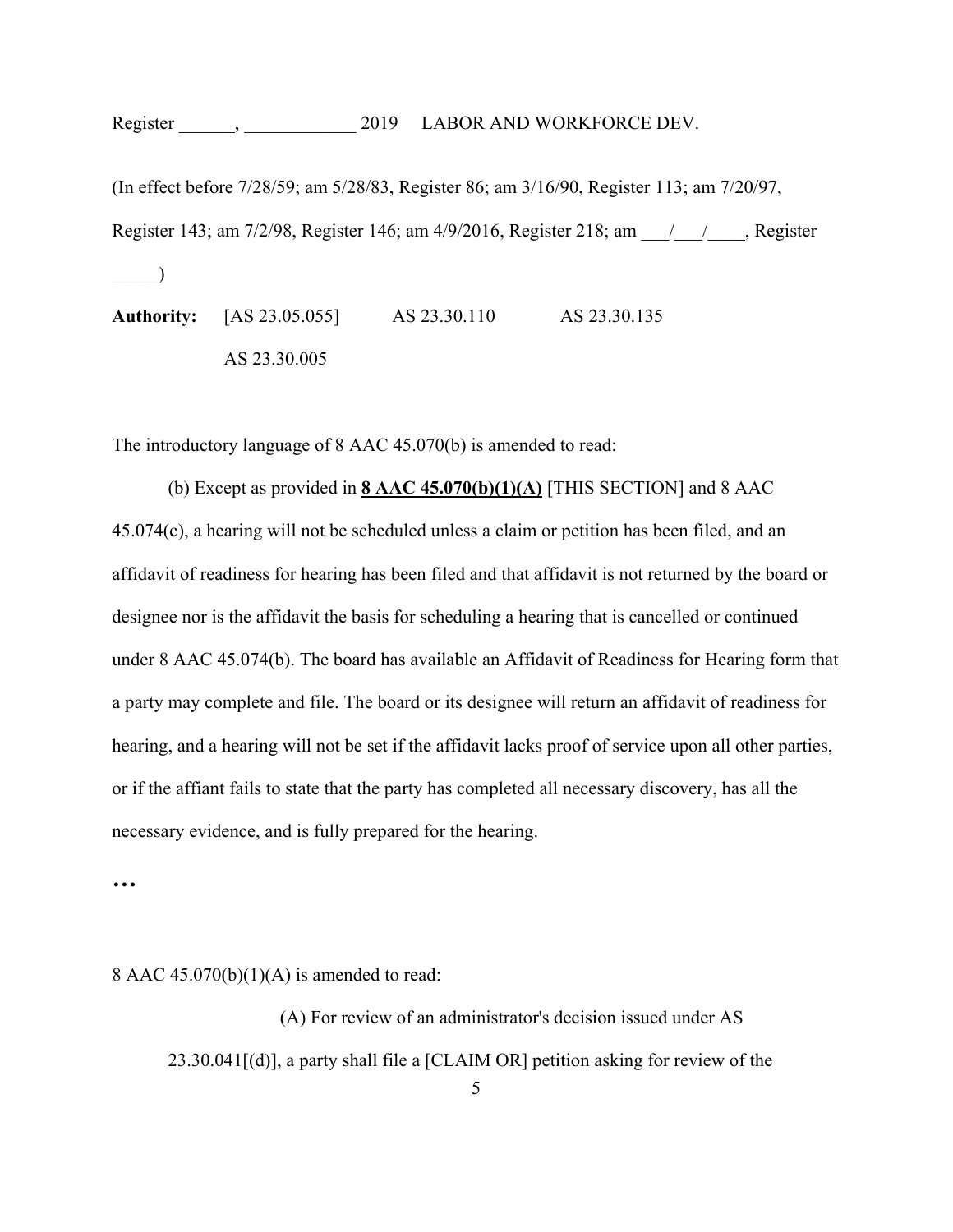administrator's decision [AND AN AFFIDAVIT OF READINESS FOR HEARING. THE AFFIDAVIT OF READINESS FOR HEARING MAY BE FILED AT THE SAME TIME AS THE CLAIM OR PETITION.] **An affidavit of readiness for hearing form is not required.** In reviewing the administrator's decision, the board may not consider evidence that was not available to the administrator at the time of the administrator's decision unless the board determines the evidence is newly discovered and could not with due diligence have been produced for the administrator's consideration.

8 AAC  $45.070(f)(1)$  is amended to read:

(1) proceed with the hearing in the party's absence and, after taking evidence, decide the issues in the **claim** [APPLICATION] or petition;

8 AAC  $45.070(f)(2)$  is amended to read:

(2) dismiss the **claim or petition** [CASE] without prejudice; or

(In effect before 7/28/59; am 5/28/83, Register 86; am 12/14/86, Register 100; am 7/1/88,

Register 107; am 3/16/90, Register 113; am 7/20/97, Register 143; am 7/2/98, Register 146; am

3/31/2012, Register 161; am \_\_\_/\_\_\_\_/\_\_\_\_, Register \_\_\_\_\_\_)

**Authority:** AS 23.30.005 AS 23.30.110 AS 23.30.135

8 AAC 45.083(m) is repealed and readopted to read:

(m) The following material is adopted by reference: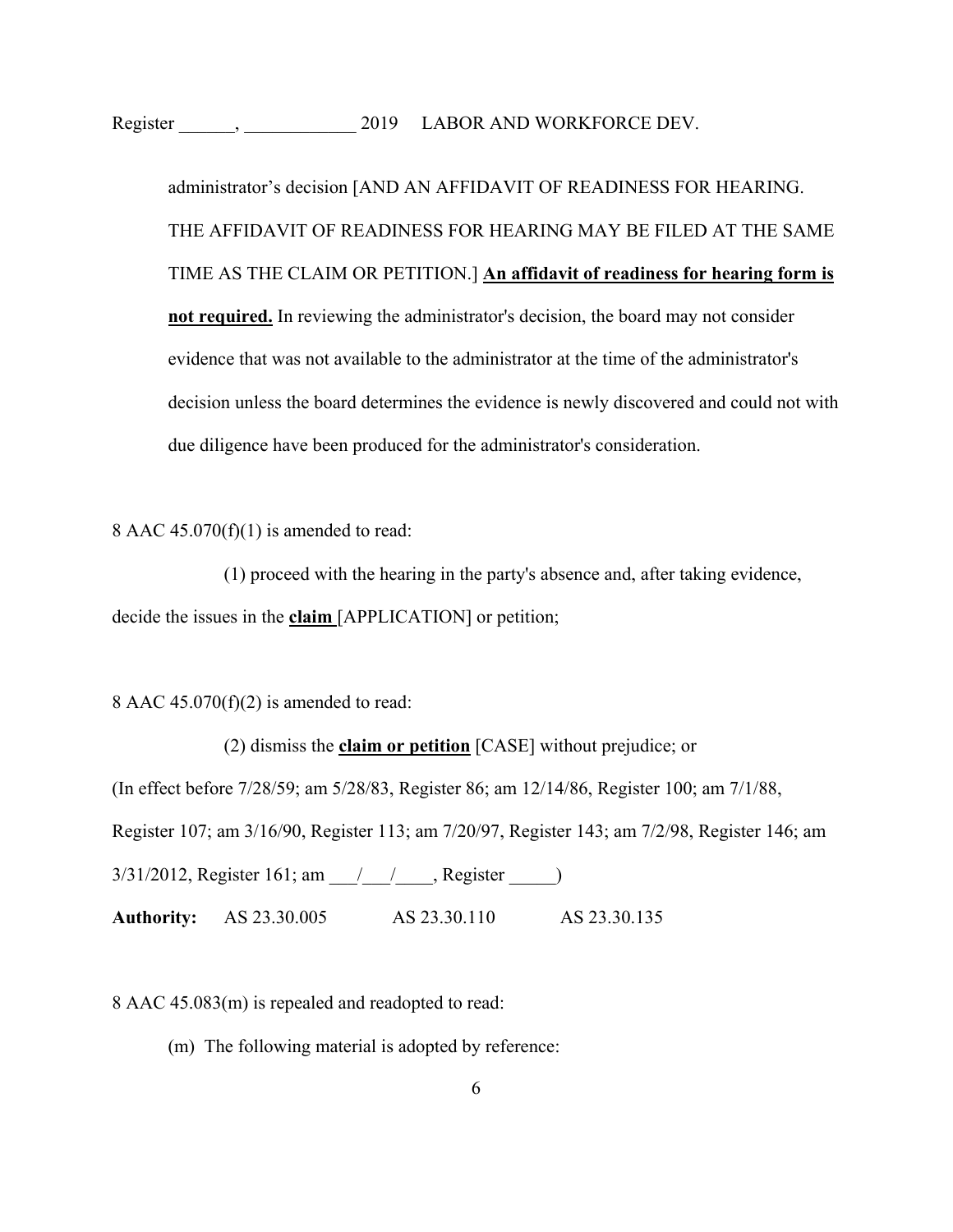Register ,  $2019$  LABOR AND WORKFORCE DEV.

 (1) *Current Procedural Terminology Codes,* 2015 edition, produced by the American Medical Association, as may be amended;

 (2) *Healthcare Common Procedure Coding System,* 2015 edition, produced by the federal Centers for Medicare and Medicaid Services, as may be amended;

 (3) *International Classification of Diseases,* 2016 edition, valid October 1, 2015 through September 30, 2016, published by the World Health Organization, as may be amended;

 (4) *Relative Value Guide,* 2015 edition, produced by the American Society of Anesthesiologists, as may be amended;

 (5) *Diagnostic and Statistical Manual of Mental Disorders,* 5th edition, produced by the American Psychiatric Association, as may be amended;

 (6) *Current Dental Terminology,* 2015 edition, published by the American Dental Association, as may be amended;

 (7) *Resource-Based Relative Value Scale,* effective January 1, 2015, produced by the federal Centers for Medicare and Medicaid Services, as may be amended;

 (8) *Ambulatory Payment Classifications,* effective January 1, 2015, produced by the federal Centers for Medicare and Medicaid Services, as may be amended;

 (9) *Medicare Severity Diagnosis Related Groups,* effective January 1, 2015, produced by the federal Centers for Medicare and Medicaid Services, as may be amended;

(10) *International Classification of Diseases*, 10th Revision, Clinical Modification, developed by the National Center for Health Statistics, as may be amended;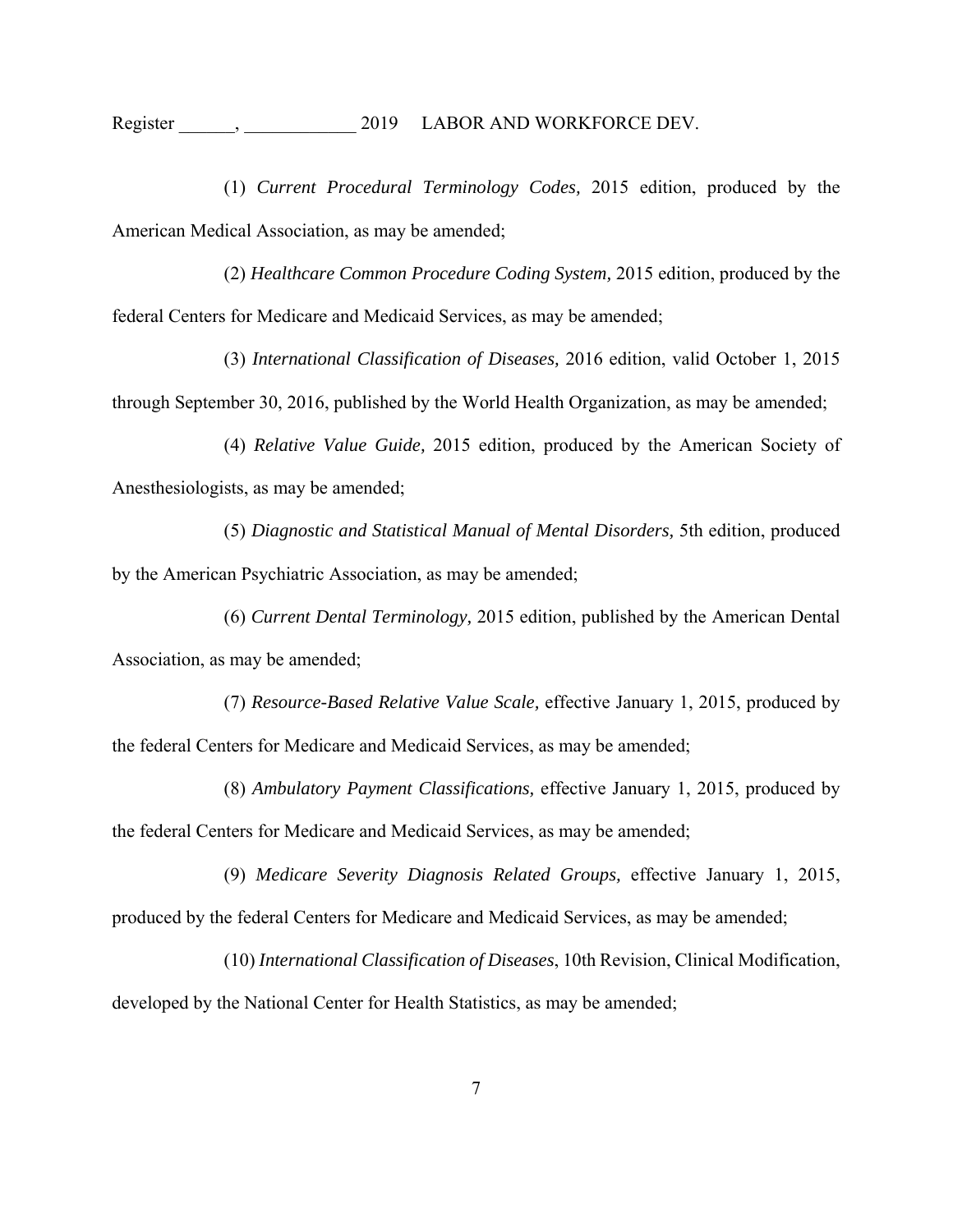(11) *Clinical Diagnostic Laboratory Services*, produced by the federal Centers for Medicare and Medicaid Services, as may be amended;

(12) *Durable Medical Equipment, Prosthetics, Orthotics, and Supplies*, produced by the federal Centers for Medicare and Medicaid Services, as may be amended;

(13) *Payment Allowance Limits for Medicare Part B Drugs, Average Sale Price*, produced by the federal Centers for Medicare and Medicaid Services, as may be amended;

(14) *Ambulance Fee Schedule*, produced by the federal Centers for Medicare and Medicaid Services, as may be amended;

(15) *Hospital Outpatient Prospective Payment System*, effective January 1, 2018, produced by the federal Centers for Medicare and Medicaid Services.

(Eff. 12/1/2015, Register 216; am 3/11/2016, Register 217; am 4/1/2017, Register 221; am

1/1/2018, Register 224; am \_\_\_/\_\_\_\_/\_\_\_\_, Register \_\_\_\_\_)

**Authority:** AS 23.30.005 AS 23.30.097 AS 23.30.098

8 AAC 45.085 is amended to read:

(a) An insurer subject to this chapter shall file, **in a format** [ON A FORM] prescribed by the **director** [BOARD], notice with the **division** [BOARD] **not later than** [WITHIN] 10 days after the initiation or renewal of the employer's workers' compensation insurance.

(b) A self-insured employer or insurer subject to this chapter, unless exempted, shall file, **in a format** [ON A FORM] prescribed by the **director** [BOARD], notice with the **division** [BOARD] **not later than** [WITHIN] 10 days after changing insurance adjusting services.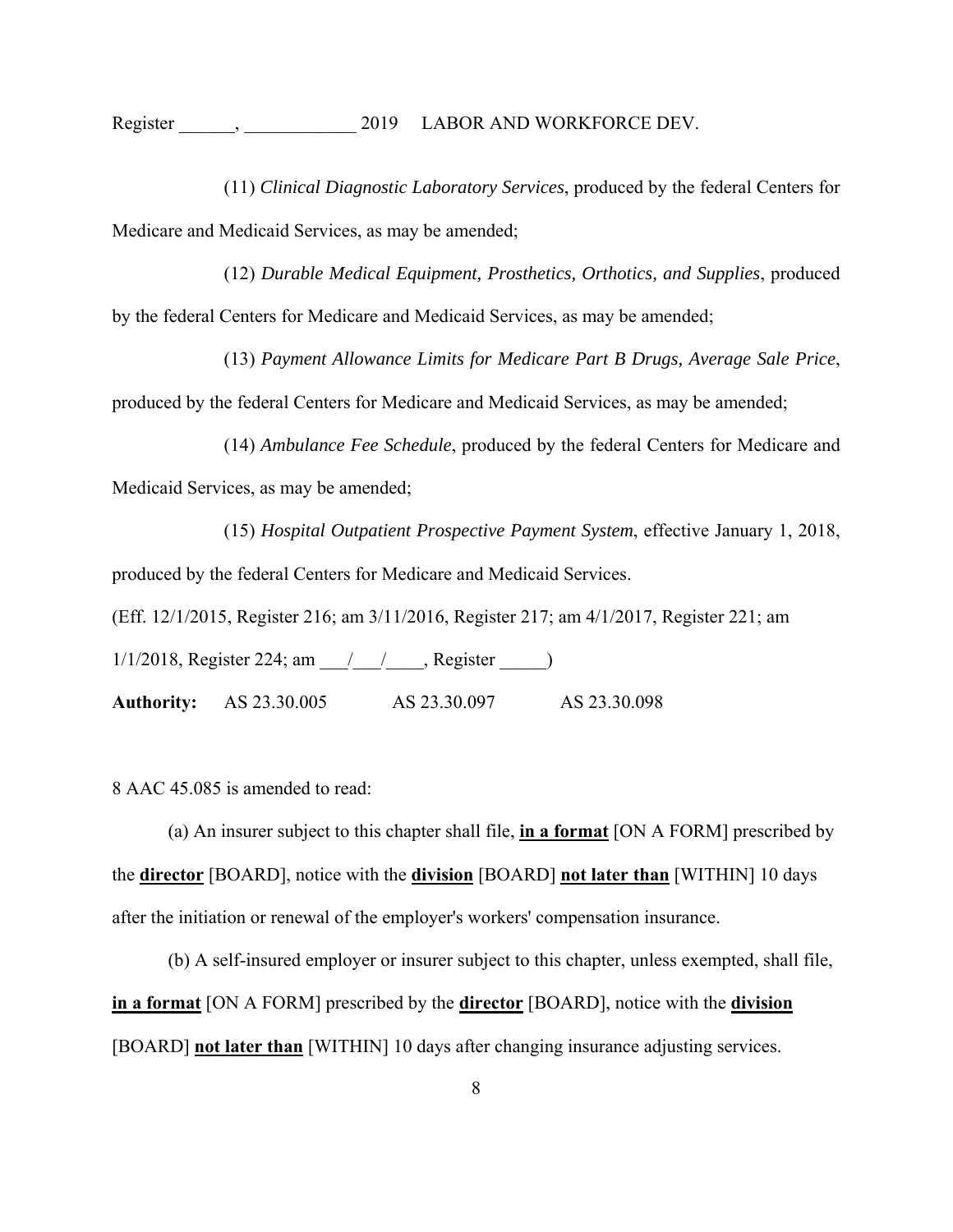(Eff. 2/27/2000, Register 153; am \_\_\_/\_\_\_/\_\_\_\_, Register \_\_\_\_\_) **Authority:** AS 23.05.005 AS 23.30.030 AS 23.30.085 AS 23.30.025

The introductory language of 8 AAC 45.092(g) is amended to read:

(g) If there exists a medical dispute under [IN] AS 23.30.095(k),

**…** 

The introductory language of 8 AAC 45.092(h) is amended to read:

(h) **In an** [IF THE BOARD REQUIRES] evaluation under AS 23.30.095(k), **the board or the board's designee shall identify the medical disputes at issue and prepare and submit questions addressing the medical disputes to the medical examiners selected under this section. The** [THE] board may direct

**…** 

8 AAC 45.092(h)(5) is repealed:

(5) Repealed  $\frac{1}{\sqrt{2}}$ .

8 AAC  $45.092(j)(1)$  is amended to read: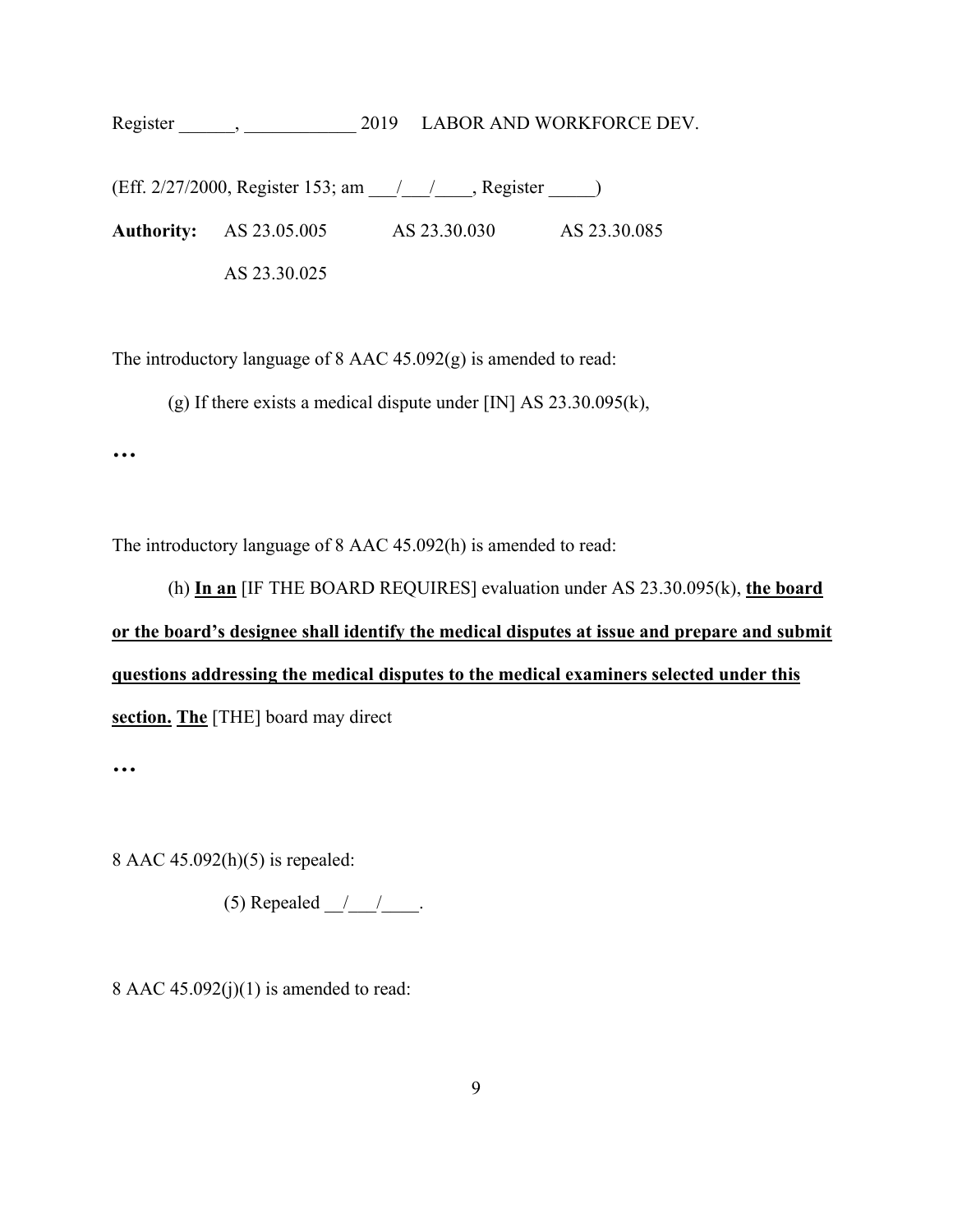(1) submit **written questions** [INTERROGATORIES] or depose the examiner, the party must

(A) file with the board and serve upon the examiner and all parties, **not later than** [WITHIN] 30 days after receiving the examiner's report, a notice of scheduling a deposition or copies of the **written questions** [INTERROGATORIES]; if notice or the **written question**s [INTERROGATORIES] are not served in accordance with this paragraph, the party waives the right to question the examiner unless the opposing party gives timely notice of scheduling a deposition or serves **written questions** [INTERROGATORIES]; and

(B) initially pay the examiner's charges to respond to the **written questions** [INTERROGATORIES] or for being deposed; after a hearing and in accordance with AS 23.30.145 or AS 23.30.155(d), the charges may be awarded as costs to the prevailing party;

(Eff. 7/1/88, Register 107; am 10/28/88, Register 108; am 3/16/90, Register 113; am 7/20/97, Register 143; am 7/2/98, Register 146; am 2/27/2000, Register 153; am 3/13/2004, Register 169; am 2/28/2010, Register 193; am 4/1/2017, Register 221; am 7/27/2017, Register 223; am

 $\frac{1}{2}$  /  $\frac{1}{2}$ , Register  $\frac{1}{2}$ 

**Authority:** AS 23.30.005 AS 23.30.095 AS 23.30.110

8 AAC 45.110(b) is amended to read: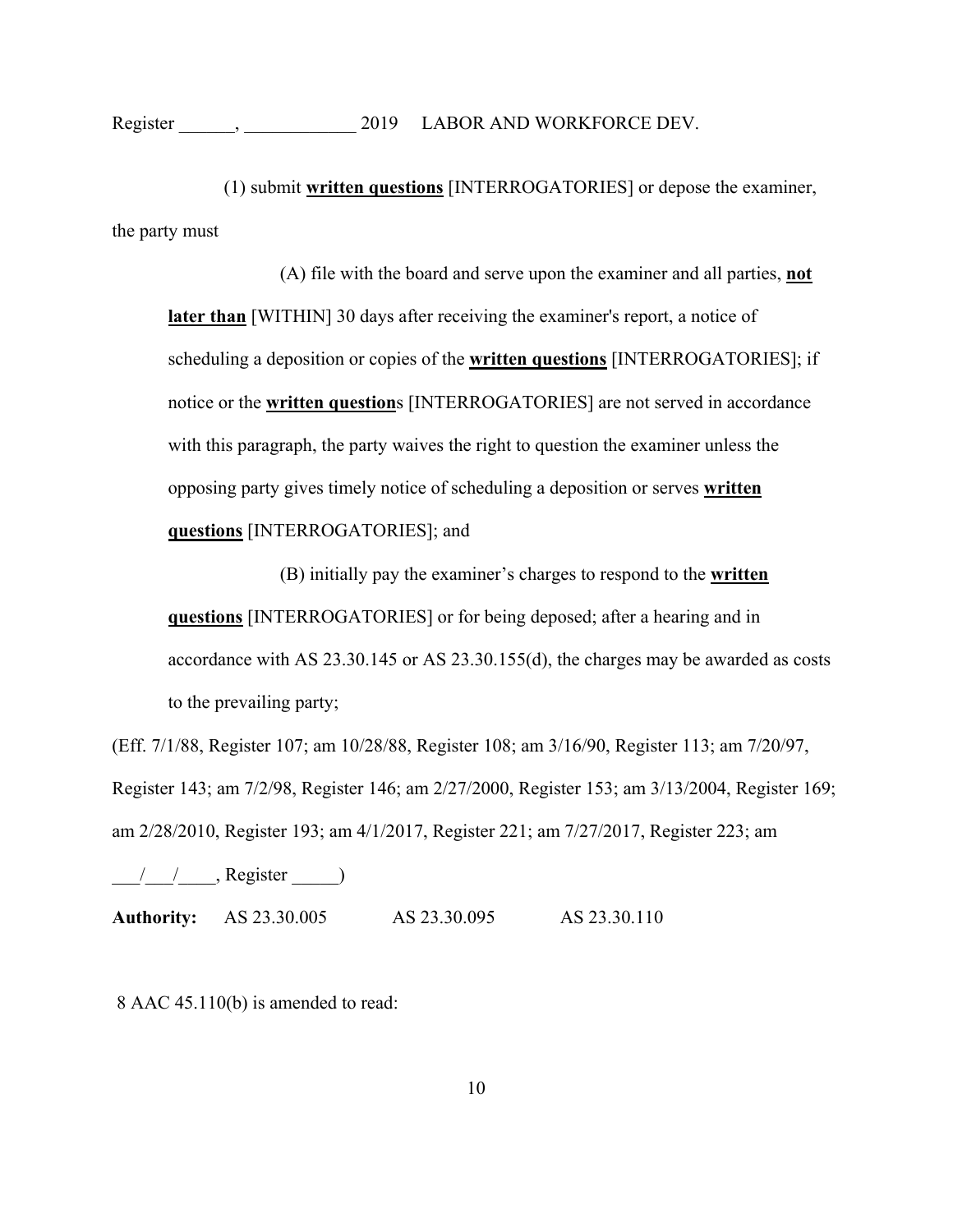(b) Exhibits submitted at hearings will be kept by the board during the time for appeal. When the time for the filing of an appeal has passed, the exhibits may be returned to the party who submitted the evidence. If the party is either unavailable or declines to take the exhibits, the exhibits may be destroyed. Medical reports submitted into evidence will remain in the case file **unless removed by an order of the board or the board's designee for good cause or under AS 23.30.108**.

The introductory language of 8 AAC 45.110(c) is amended to read:

(c) The hearing before the board will be [TAPE] recorded by the board. The board's [TAPE] recording will be

**…** 

(In effect before 7/28/59; am 5/28/83, Register 86; am 7/20/97, Register 143; am 7/2/98, Register 146; am / / , Register )

**Authority:** AS 23.30.005 AS 23.30.107

8 AAC 45.134(c) is repealed:

(c) Repealed \_\_/\_\_\_/\_\_\_\_. (Eff. 5/28/83, Register 86; am 3/16/90, Register 113; am  $/$  / , Register  $)$ **Authority:** AS 23.30.005(h) AS 23.30.155(j) AS 23.30.180

8 AAC 45.136 is repealed and readopted to read: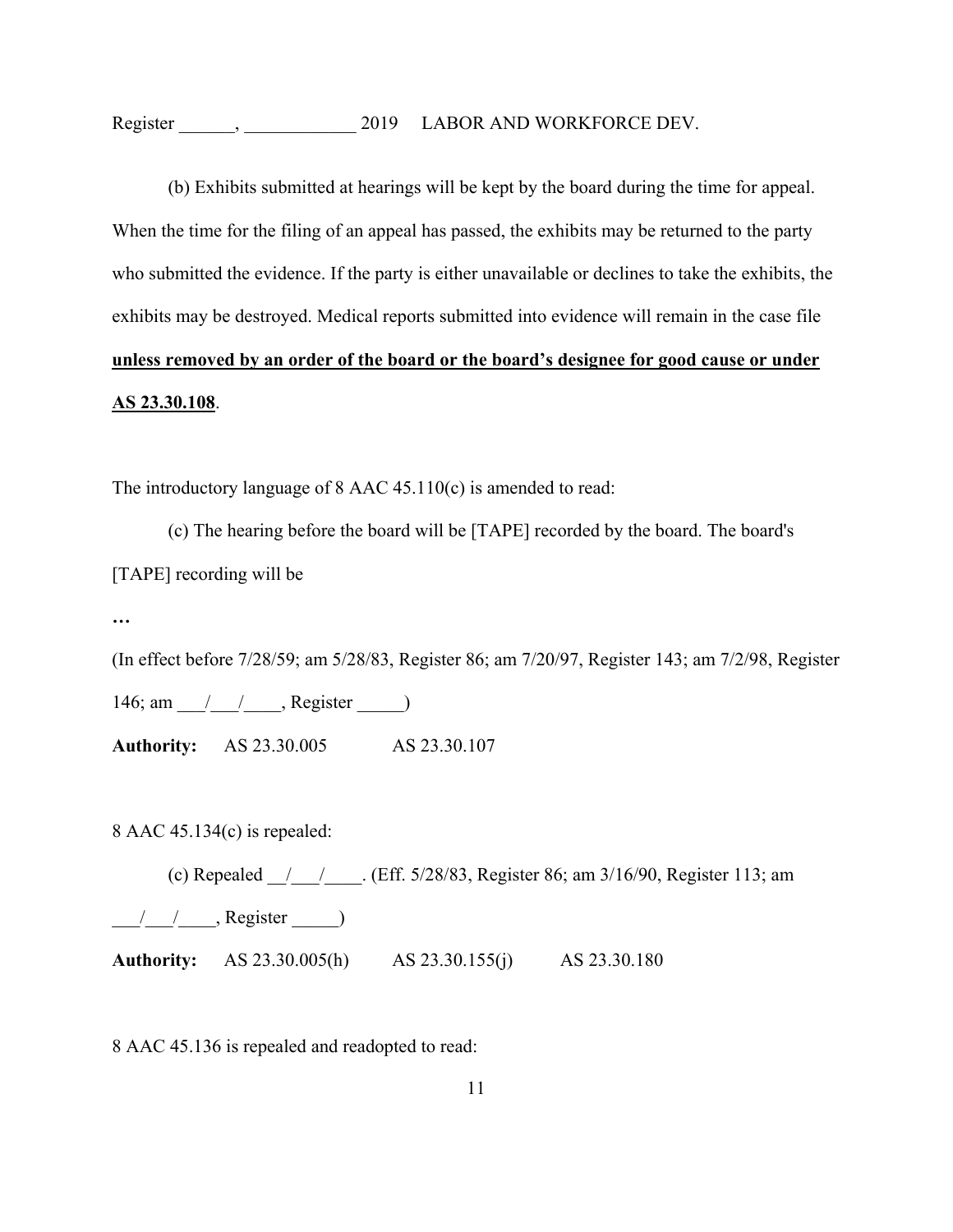Register  $\qquad \qquad , \qquad \qquad 2019 \qquad \text{LABOR AND WORKFORCE DEV.}$ 

(a) When an insurer or adjuster begins, increases, decreases, terminates, suspends or otherwise modifies compensation payments to the employee, the insurer or adjuster shall notify the division of the nature and substance of the commencement or change not later than 28 days after the commencement or change by filing a subsequent report of injury. The notice must be filed through Electronic Data Interchange.

(b) For purposes of this section and AS 23.30.155(c), "filed" means submitted through Electronic Data Interchange and subsequent receipt of a Transaction Accepted acknowledgement.

(c) For purposes of AS 23.30.155(m) a "complete" annual report means

 (1) submitted through Electronic Data Interchange and subsequent receipt of a Transaction Accepted acknowledgement; and

(2) the difference, if any, between the amount listed as paid in each payment category is no greater than 10 percent of the amount reported to the division on the subsequent report of injuries filed under AS 23.30.155(c) in the preceding year.

(d) The division will compare the amount listed for each payment category on the annual report with the division's records to determine if the annual report is complete. The division will serve the insurer or adjuster written notice that the annual report was incomplete, based on the differences. Not later than 30 days after the date notice is served, the insurer or adjuster must respond in writing to the division and provide documentation that the division's records are in error and the annual report was complete as initially filed. If the insurer or adjuster fails to timely respond in accordance with this section or the evidence submitted in the response does not prove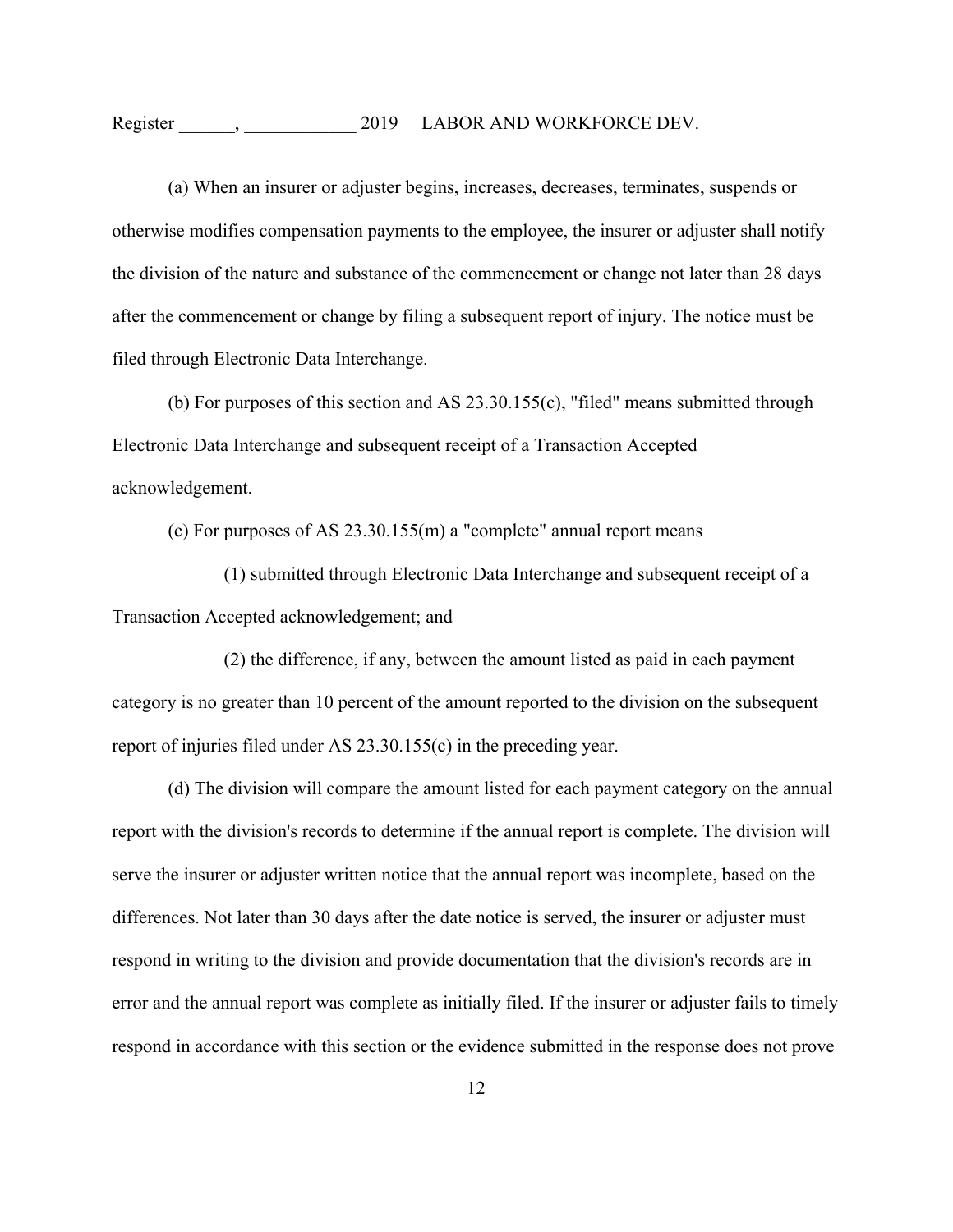Register ,  $2019$  LABOR AND WORKFORCE DEV.

the error was in the division's records, the annual report is incomplete for purposes of AS 23.30.155(m).

 (e) Penalties assessed under AS 23.30.155(c) are due after application of AS 23.30.155(m) and (d) of this section. The division will notify the insurer or adjuster of the amount of penalties due, if penalties are not paid within 30 days after notification by the division of the amount due, the insurer or adjuster shall pay

(1) an additional 25 percent of the penalties due under AS 23.30.155(m); and

(2) interest on the penalties at the rate established by AS 45.45.010 until the penalties are paid. (Eff. 5/28/83, Register 86; am 12/14/86, Register 100; am 3/16/90, Register 113; am 7/20/97, Register 143; am 4/15/99, Register 150; am \_\_\_/\_\_\_/\_\_\_\_, Register \_\_\_\_\_) **Authority:** AS 23.30.005 AS 23.30.155

8 AAC 45.182(a) is amended to read:

(a) To controvert a claim the employer shall file form 07-6105 in accordance with AS 23.30.155(a) and shall serve a copy of the notice of controversion upon all parties in accordance with 8 AAC 45.060. **This notice must be filed in addition to the notice required under AS 23.30.155(c) and 8 AAC 45.136.**

(Eff. 5/28/83, Register 100; am 3/16/90, Register 113; am 7/2/98, Register 146; am 7/9/2011, Register 199; am  $\frac{1}{2}$  , Register  $\frac{1}{2}$ **Authority:** AS 23.30.005 AS 23.30.155